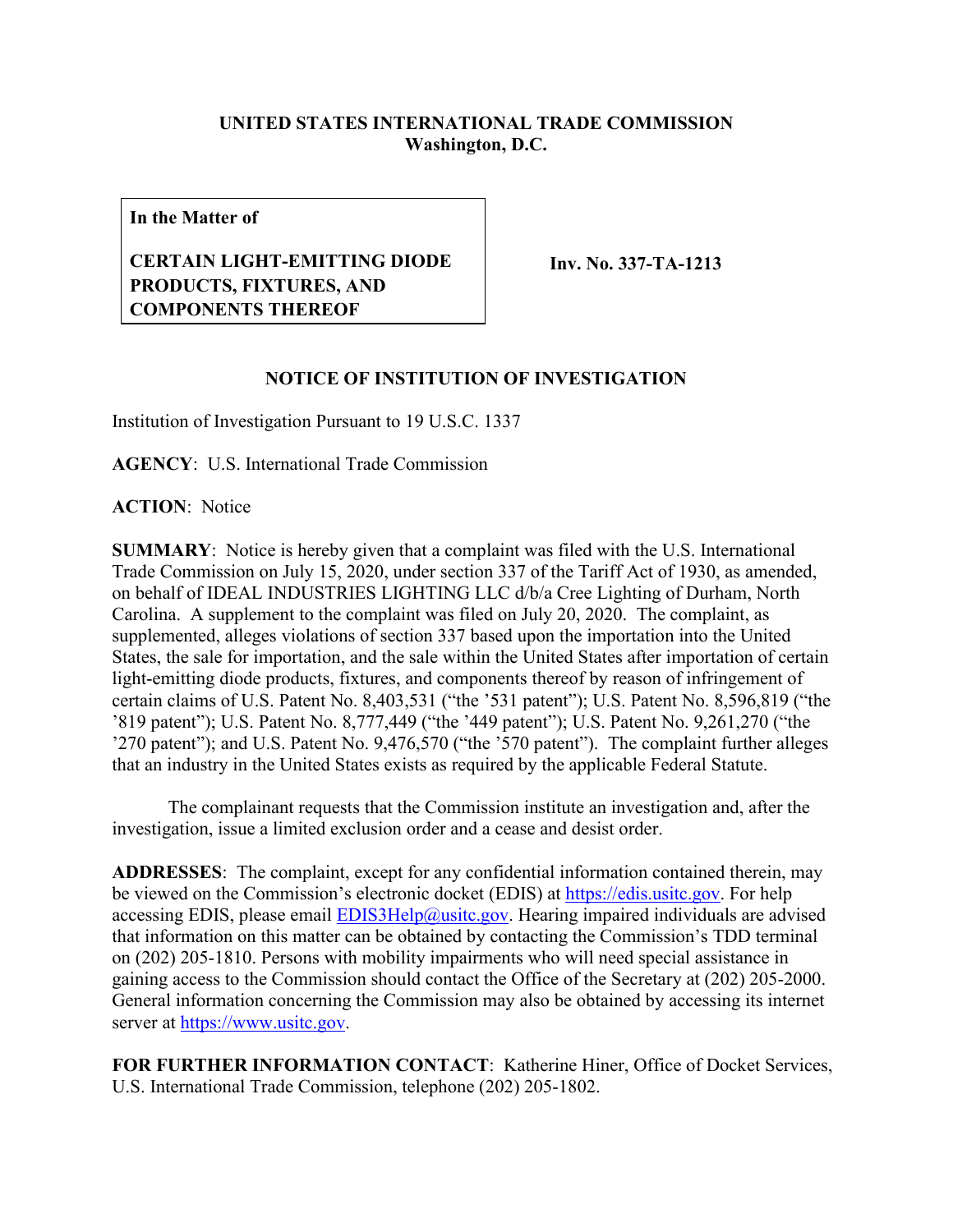## **SUPPLEMENTARY INFORMATION**:

**AUTHORITY**: The authority for institution of this investigation is contained in section 337 of the Tariff Act of 1930, as amended, 19 U.S.C. 1337, and in section 210.10 of the Commission's Rules of Practice and Procedure, 19 C.F.R. 210.10 (2020).

**SCOPE OF INVESTIGATION**: Having considered the complaint, the U.S. International Trade Commission, on August 11, 2020, **ORDERED THAT** –

(1) Pursuant to subsection (b) of section 337 of the Tariff Act of 1930, as amended, an investigation be instituted to determine whether there is a violation of subsection (a)(1)(B) of section 337 in the importation into the United States, the sale for importation, or the sale within the United States after importation of certain products identified in paragraph (2) by reason of infringement of one or more of claims 1, 10, 12, 17, 21, and 24-26 of the '531 patent; claims 1, 24-27, 29, 48-50, 52, 57-60, and 65-67 of the '819 patent; claims 1-14 of the '449 patent; claims 1-12 of the '270 patent; and claims 1-24 of the '570 patent; and whether an industry in the United States exists as required by subsection (a)(2) of section 337;

(2) Pursuant to section 210.10(b)(1) of the Commission's Rules of Practice and Procedure, 19 C.F.R. 210.10(b)(1), the plain language description of the accused products or category of accused products, which defines the scope of the investigation, is "LED fixtures for indoor or outdoor applications, and components of such products";

(3) For the purpose of the investigation so instituted, the following are hereby named as parties upon which this notice of investigation shall be served:

(a) The complainant is:

IDEAL INDUSTRIES LIGHTING LLC d/b/a Cree Lighting 4401 Silicon Drive Durham, North Carolina 27703

(b) The respondent is the following entity alleged to be in violation of section 337, and is the party upon which the complaint is to be served:

> RAB Lighting Inc. 170 Ludlow Avenue Northvale, NJ 07647

(4) For the investigation so instituted, the Chief Administrative Law Judge, U.S. International Trade Commission, shall designate the presiding Administrative Law Judge.

The Office of Unfair Import Investigations will not participate as a party in this investigation.